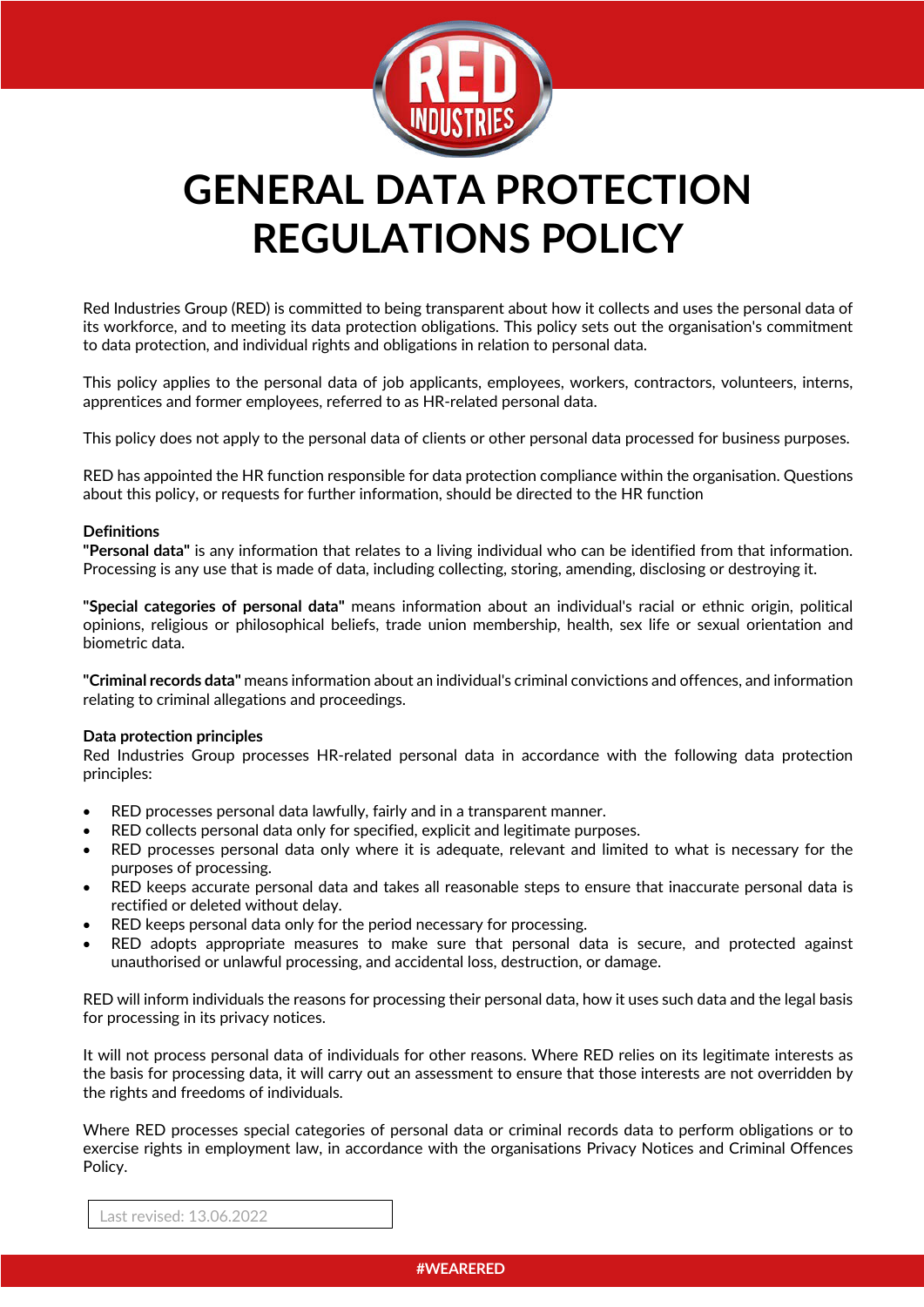

RED will update HR-related personal data promptly if an individual advises that their information has changed or is inaccurate.

Personal data gathered during the employment, worker, contractor or volunteer relationship, or apprenticeship or internship is held in the individual's personnel file (in hard copy or electronic format, or both), and on HR systems.

The periods for which RED holds HR-related personal data will be in line with the law and what is reasonably practical to manage.

RED keeps a record of its processing activities in respect of HR-related personal data in accordance with the requirements of the General Data Protection Regulation (GDPR).

#### **Individual rights**

As a data subject, individuals have a number of rights in relation to their personal data.

#### *Subject access requests*

Individuals have the right to make a *subject access request*. If an individual makes a *subject access request*, the organisation will tell them:

- whether or not their data is processed and if so why, the categories of personal data concerned and the source of the data if it is not collected from the individual;
- to whom their data is or may be disclosed, including to recipients located outside the European Economic Area (EEA) and the safeguards that apply to such transfers;
- for how long their personal data is stored (or how that period is decided);
- their rights to rectification or erasure of data, or to restrict or object to processing;
- their right to complain to the Information Commissioner if he/she thinks the organisation has failed to comply with his/her data protection rights; and
- whether or not the organisation carries out automated decision-making and the logic involved in any such decision-making.

RED will also provide the individual with a copy of the personal data undergoing processing. This will normally be in electronic form if the individual has made a request electronically, unless they agree otherwise. If the individual wants additional copies, RED will charge a fee, which will be based on the administrative cost to the organisation of providing the additional copies.

To make a *subject access request*, the individual must submit a request to the HR function using RED's Subject Access Request Form. RED may need to ask for proof of identification before the request can be processed. The organisation will inform the individual if it needs to verify their identity and the documents it requires.

RED will normally respond to a request within a period of one month from the date it is received. Where RED processes large amounts of the individual's data, it may respond within three months of the date the request is received. RED will write to the individual within one month of receiving the original request to tell them if this is the case.

If a *subject access request* is manifestly unfounded or excessive, RED is not obliged to comply with it. Alternatively, RED can agree to respond but will charge a fee, which will be based on the administrative cost of responding to the request.

A *subject access request* is likely to be manifestly unfounded or excessive where it repeats a request to which the organisation has already responded. If an individual submits a request that is unfounded or excessive, the organisation will notify them that this is the case and whether or not it will respond to it.

*Other rights*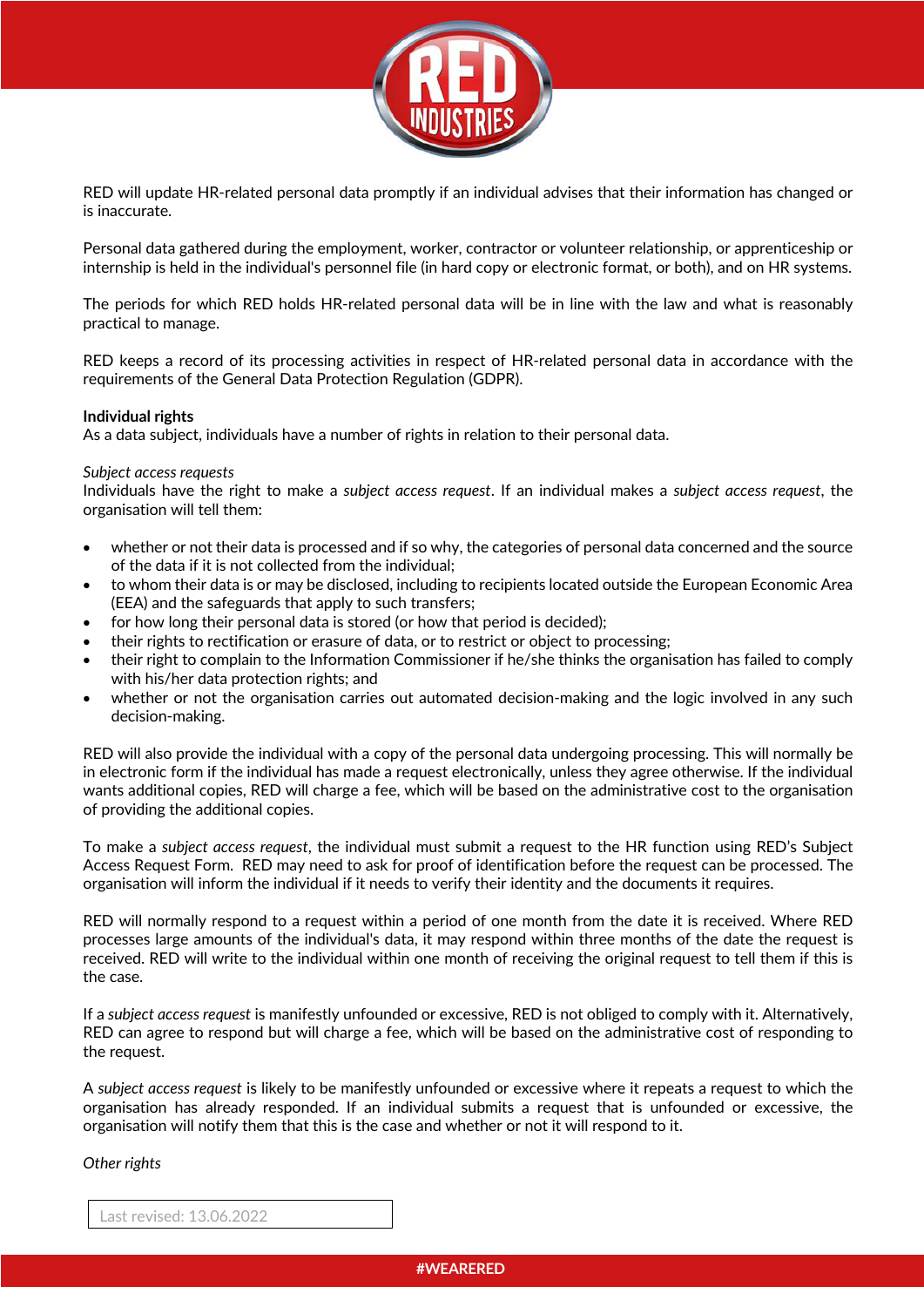

Individuals have a number of other rights in relation to their personal data. They can require the organisation to:

- rectify inaccurate data;
- stop processing or erase data that is no longer necessary for the purposes of processing;
- stop processing or erase data if the individual's interests override the organisation's legitimate grounds for processing data (where the organisation relies on its legitimate interests as a reason for processing data);
- stop processing or erase data if processing is unlawful; and
- stop processing data for a period if data is inaccurate or if there is a dispute about whether or not the individual's interests override the organisation's legitimate grounds for processing data.

An individual should send the request in writing to the HR function to activate any of these steps.

## **Data security**

RED takes the security of HR-related personal data seriously. RED has internal policies and controls in place to protect personal data against loss, accidental destruction, misuse or disclosure, and to ensure that data is not accessed, except by employees in the proper performance of their duties.

Where RED engages third parties to process personal data on its behalf, such parties do so on the basis of written instructions, are under a duty of confidentiality and are obliged to implement appropriate technical and organisational measures to ensure the security of data.

#### **Impact assessments**

Some of the processing that RED carries out may result in risks to privacy. Where processing would result in a high risk to individual's rights and freedoms, the organisation will carry out a data protection impact assessment to determine the necessity and proportionality of processing. This will include considering the purposes for which the activity is carried out, the risks for individuals and the measures that can be put in place to mitigate those risks.

#### **Data breaches**

If RED discovers that there has been a breach of HR-related personal data that poses a risk to the rights and freedoms of individuals, it will report it to the Information Commissioner within 72 hours of discovery. The organisation will record all data breaches regardless of their effect.

If the breach is likely to result in a high risk to the rights and freedoms of individuals, it will tell affected individuals that there has been a breach and provide them with information about its likely consequences and the mitigation measures it has taken.

#### **International data transfers**

The organisation will not transfer HR-related personal data to countries outside the EEA.

#### **Individual responsibilities**

Individuals are responsible for helping RED keep their personal data up to date. Individuals should let RED know if data held by RED requires updating, for example, address or bank details.

Individuals may have access to the personal data of other individuals and of our customers and clients in the course of their employment, contract, internship or apprenticeship. Where this is the case, RED relies on individuals to help meet its data protection obligations to staff and to customers and clients.

Individuals who have access to personal data are required:

- to access only data that they have authority to access and only for authorised purposes;
- not to disclose data except to individuals (whether inside or outside the organisation) who have appropriate authorisation;
- to keep data secure (for example by complying with rules on access to premises, computer access, including password protection, and secure file storage and destruction);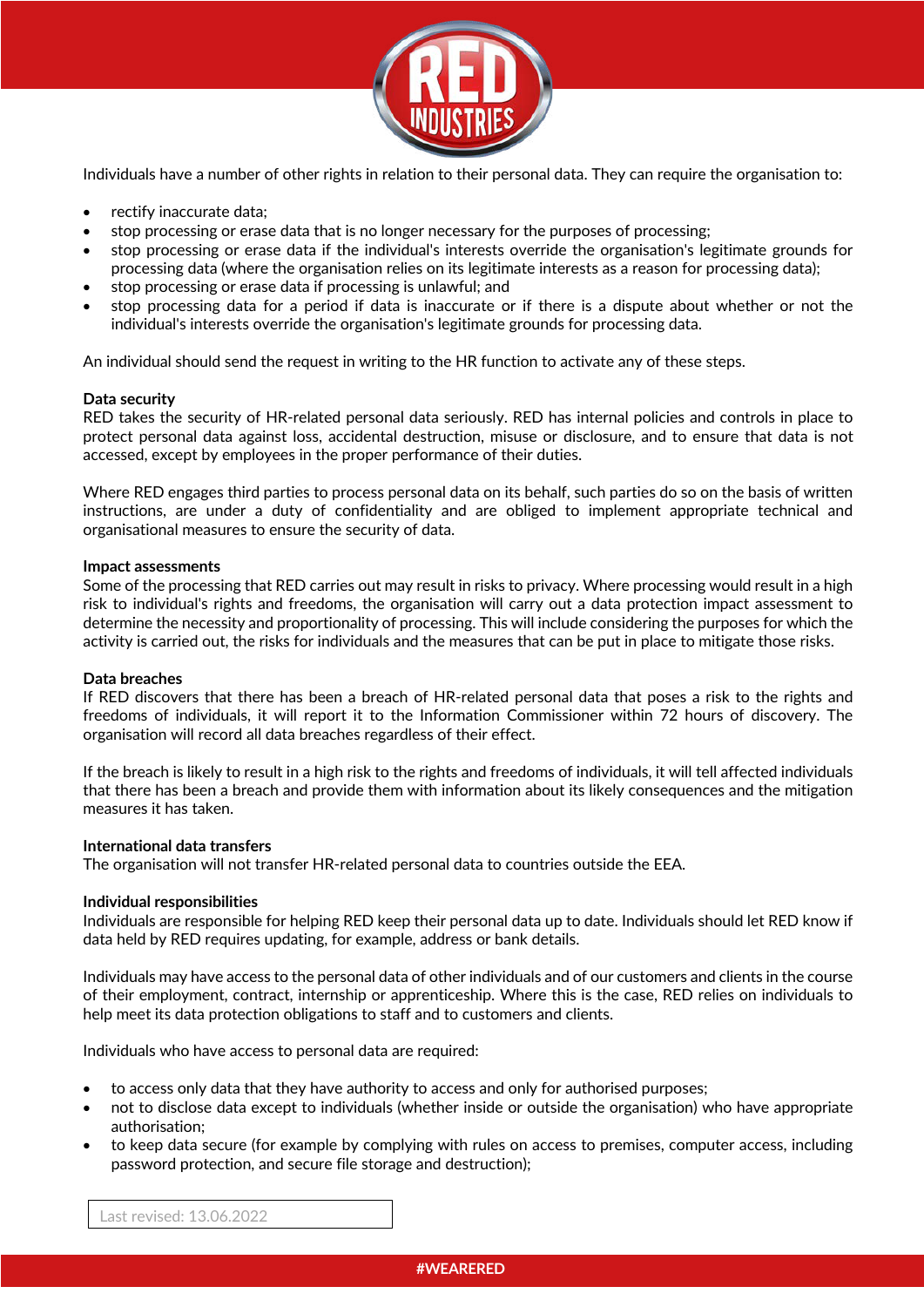

- not to remove personal data, or devices containing or that can be used to access personal data, from the organisation's premises without adopting appropriate security measures (such as encryption or password protection) to secure the data and the device;
- not to store personal data on local drives or on personal devices that are used for work purposes; and
- to report data breaches of which they become aware to the data protection officer immediately.

Failing to observe these requirements may amount to a disciplinary offence, which will be dealt with under the organisation's disciplinary procedure. Significant or deliberate breaches of this policy, such as accessing employee or customer data without authorisation or a legitimate reason to do so, may constitute gross misconduct and could lead to dismissal without notice.

#### **Management responsibilities**

Managers (supervisors, team leaders, shift managers etc.) are accountable for ensuring employees are aware of their responsibilities in accordance with this policy. This includes educating employees on a regular basis, and ensuring new starters are aware of their obligations.

Managers are responsible for ensuring personal data (e.g. names, addresses, dates of birth, salary information, medical information etc.) shared with them directly by the employee and / or from other internal functions such as HR or Finance, is kept strictly confidential as per this policy, and must not be disclosed with anyone within the business, without prior permission from the HR function.

Managers are responsible for reporting data breaches, no matter how minor, to the HR function within 12 hours of the breach taking place. There is a legal obligation for RED to report potential data breaches to the Information Commissioners Office (ICO) if the data breach causes a likely and severe risk to the individual's rights and freedoms. The HR function will determine if such breach has occurred therefore the following information from the manager must be provided on email to the HR function to review this:

- 1. Description of the data breach;
- 2. Category / number of individuals concerned;
- 3. Category / number of personal data records concerned;
- 4. Description of the foreseeable consequences resulting from the breach;
- 5. Description of the measures taken, or intend to take to deal with the breach, and reverse the effects.

#### **Training**

RED will make every effort to provide training to individuals about their data protection responsibilities, as outlined in this policy. However, employees must take a reasonable effort to understand their responsibilities and query any misunderstanding or concerns about their responsibilities, with management.

Management whose roles require regular access to personal data, or who are responsible for implementing this policy or responding to subject access requests under this policy, will receive additional training to help them understand their duties and how to comply with them if requested.